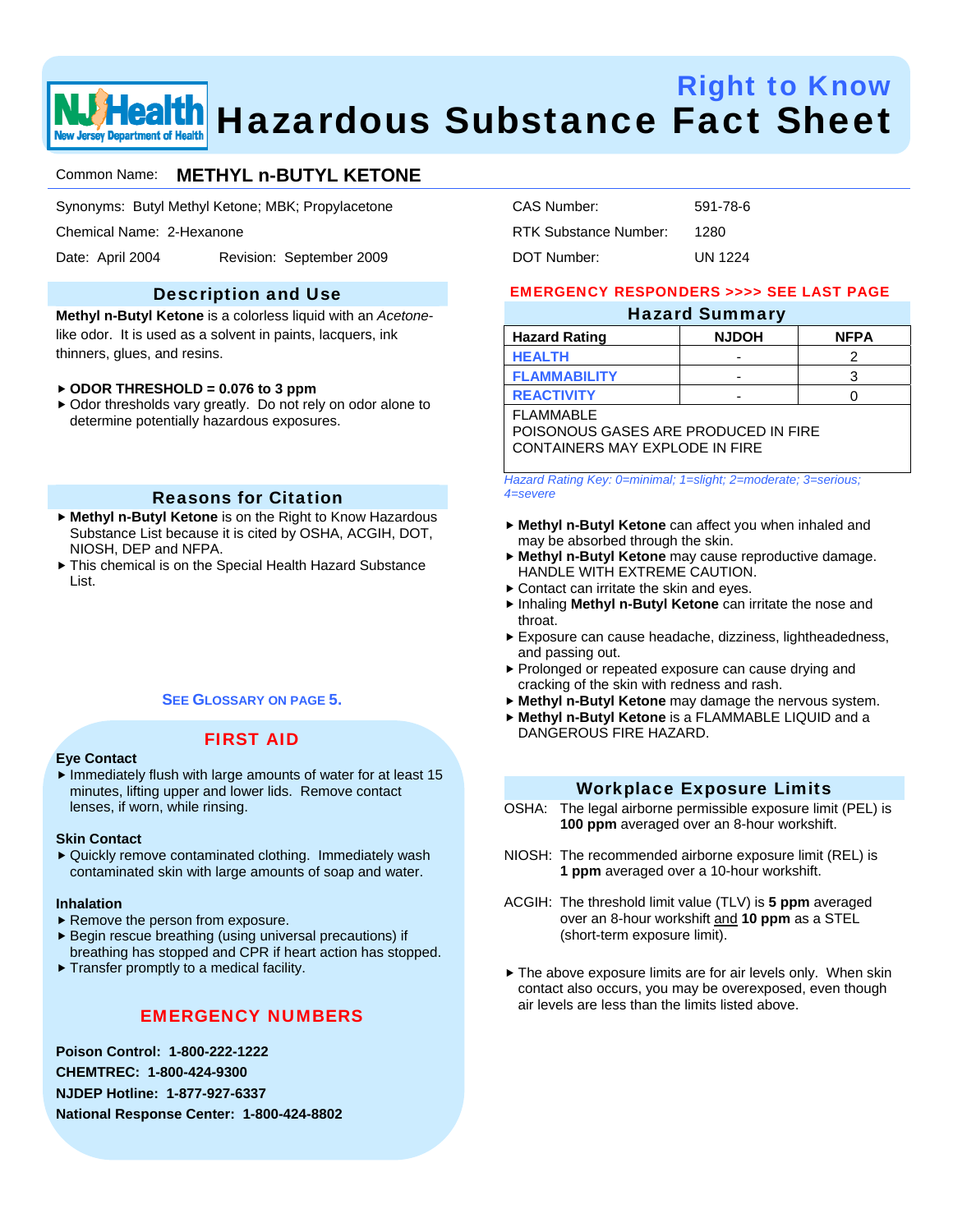### Determining Your Exposure

- Read the product manufacturer's Material Safety Data Sheet (MSDS) and the label to determine product ingredients and important safety and health information about the product mixture.
- $\blacktriangleright$  For each individual hazardous ingredient, read the New Jersey Department of Health Hazardous Substance Fact Sheet, available on the RTK website (www.nj.gov/health/eoh/rtkweb) or in your facility's RTK Central File or Hazard Communication Standard file.
- $\blacktriangleright$  You have a right to this information under the New Jersey Worker and Community Right to Know Act, and the Public Employees Occupational Safety and Health (PEOSH) Act if you are a public worker in New Jersey, and under the federal Occupational Safety and Health Act (OSHA) if you are a private worker.
- ▶ The New Jersey Right to Know Act requires most employers to label chemicals in the workplace and requires public employers to provide their employees with information concerning chemical hazards and controls. The federal OSHA Hazard Communication Standard (29 CFR 1910.1200) and the PEOSH Hazard Communication Standard (N.J.A.C. 12:100-7) require employers to provide similar information and training to their employees.

This Fact Sheet is a summary of available information regarding the health hazards that may result from exposure. Duration of exposure, concentration of the substance and other factors will affect your susceptibility to any of the potential effects described below.

## Health Hazard Information

#### **Acute Health Effects**

The following acute (short-term) health effects may occur immediately or shortly after exposure to **Methyl n-Butyl Ketone**:

- $\triangleright$  Contact can irritate the skin and eyes.
- **F** Inhaling Methyl n-Butyl Ketone can irritate the nose and throat causing coughing and wheezing.
- Exposure can cause headache, dizziness, lightheadedness, and passing out.

#### **Chronic Health Effects**

The following chronic (long-term) health effects can occur at some time after exposure to **Methyl n-Butyl Ketone** and can last for months or years:

#### *Cancer Hazard*

 $\blacktriangleright$  According to the information presently available to the New Jersey Department of Health, **Methyl n-Butyl Ketone** has not been tested for its ability to cause cancer in animals.

#### *Reproductive Hazard*

**• Methyl n-Butyl Ketone** may damage the male (testes) reproductive systems in animals.

#### *Other Effects*

- $\blacktriangleright$  Prolonged or repeated exposure can cause drying and cracking of the skin with redness and rash.
- $\blacktriangleright$  High or repeated exposure may damage the nerves causing weakness in the hands and feet and poor coordination in the arms and legs.

#### Medical

#### **Medical Testing**

For frequent or potentially high exposure (half the TLV or greater), the following is recommended before beginning work and at regular times after that:

 $\blacktriangleright$  Exam of the nervous system

Any evaluation should include a careful history of past and present symptoms with an exam. Medical tests that look for damage already done are not a substitute for controlling exposure.

Request copies of your medical testing. You have a legal right to this information under the OSHA Access to Employee Exposure and Medical Records Standard (29 CFR 1910.1020).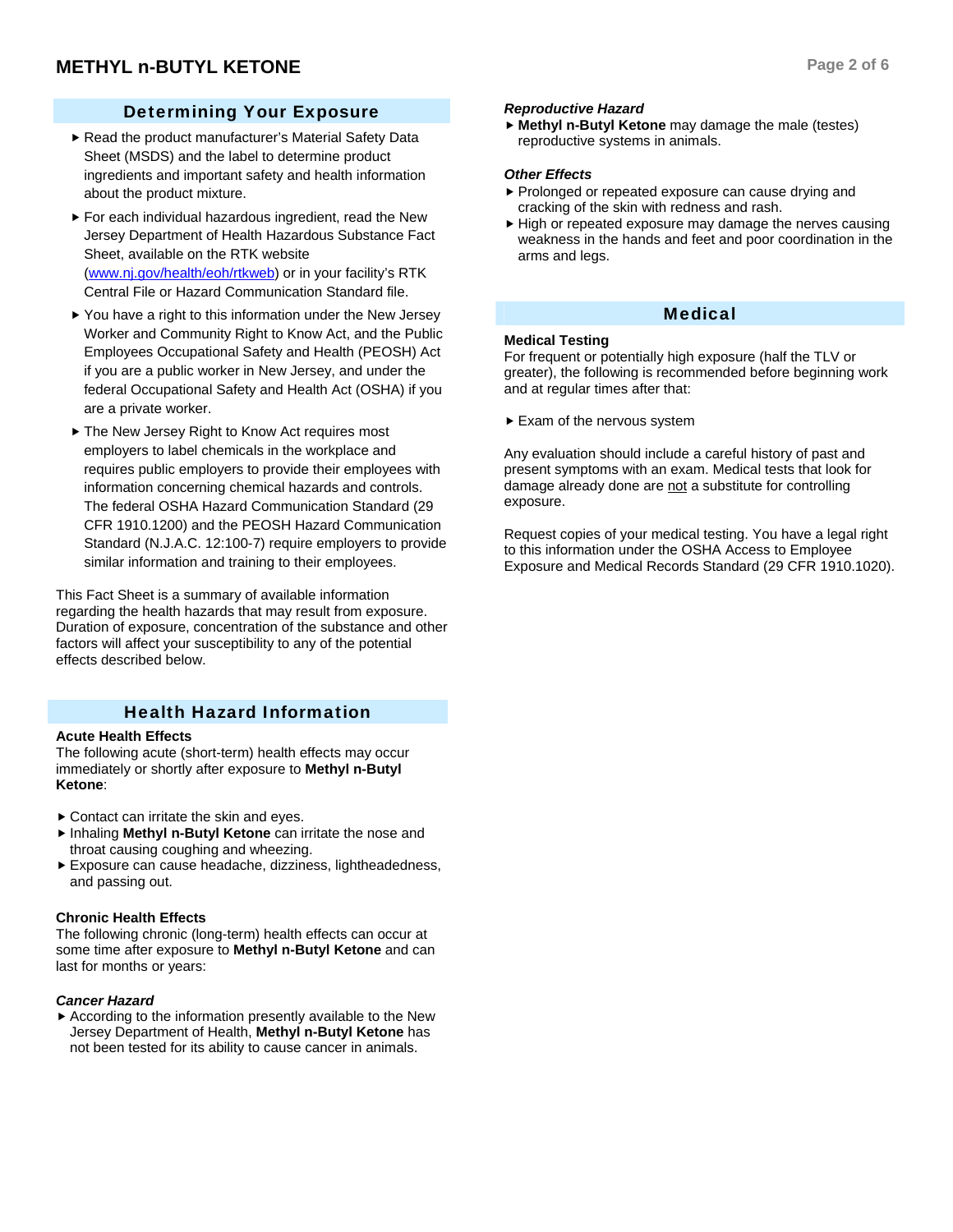## Workplace Controls and Practices

Very toxic chemicals, or those that are reproductive hazards or sensitizers, require expert advice on control measures if a less toxic chemical cannot be substituted. Control measures include: (1) enclosing chemical processes for severely irritating and corrosive chemicals, (2) using local exhaust ventilation for chemicals that may be harmful with a single exposure, and (3) using general ventilation to control exposures to skin and eye irritants. For further information on workplace controls, consult the NIOSH document on Control Banding at www.cdc.gov/niosh/topics/ctrlbanding/.

The following work practices are also recommended:

- $\blacktriangleright$  Label process containers.
- $\blacktriangleright$  Provide employees with hazard information and training.
- $\blacktriangleright$  Monitor airborne chemical concentrations.
- $\blacktriangleright$  Use engineering controls if concentrations exceed recommended exposure levels.
- $\blacktriangleright$  Provide eye wash fountains and emergency showers.
- $\blacktriangleright$  Wash or shower if skin comes in contact with a hazardous material.
- $\blacktriangleright$  Always wash at the end of the workshift.
- $\triangleright$  Change into clean clothing if clothing becomes contaminated.
- $\triangleright$  Do not take contaminated clothing home.
- $\triangleright$  Get special training to wash contaminated clothing.
- $\triangleright$  Do not eat, smoke, or drink in areas where chemicals are being handled, processed or stored.
- $\blacktriangleright$  Wash hands carefully before eating, smoking, drinking, applying cosmetics or using the toilet.

In addition, the following may be useful or required:

- ▶ Before entering a confined space where Methyl n-Butyl **Ketone** may be present, check to make sure that an explosive concentration does not exist.
- $\triangleright$  Where possible, transfer Methyl n-Butyl Ketone from drums or other containers to process containers in an enclosed system.

#### Personal Protective Equipment

The OSHA Personal Protective Equipment Standard (29 CFR 1910.132) requires employers to determine the appropriate personal protective equipment for each hazard and to train employees on how and when to use protective equipment.

The following recommendations are only guidelines and may not apply to every situation.

#### **Gloves and Clothing**

- f Avoid skin contact with **Methyl n-Butyl Ketone**. Wear personal protective equipment made from material which can not be permeated or degraded by this substance. Safety equipment suppliers and manufacturers can provide recommendations on the most protective glove and clothing material for your operation.
- ▶ Safety equipment manufacturers recommend Butyl, Polyvinyl Alcohol, Silver Shield®/4H®, and Barrier® as glove materials for *Ketones*, and Tychem® F, BR, Responder®, and TK; and Trellchem® HPS and VPS, or the equivalent, as protective clothing materials for *Ketones*.

 $\blacktriangleright$  All protective clothing (suits, gloves, footwear, headgear) should be clean, available each day, and put on before work.

#### **Eye Protection**

- $\blacktriangleright$  Wear indirect-vent, impact and splash resistant goggles when working with liquids.
- $\blacktriangleright$  If additional protection is needed for the entire face, use in combination with a face shield. A face shield should not be used without another type of eye protection.

#### **Respiratory Protection**

*Improper use of respirators is dangerous.* Respirators should only be used if the employer has implemented a written program that takes into account workplace conditions, requirements for worker training, respirator fit testing, and medical exams, as described in the OSHA Respiratory Protection Standard (29 CFR 1910.134).

- Where the potential exists for exposure over 1 ppm, use a NIOSH approved respirator with an organic vapor cartridge. More protection is provided by a full facepiece respirator than by a half-mask respirator, and even greater protection is provided by a powered-air purifying respirator.
- $\blacktriangleright$  Leave the area immediately if (1) while wearing a filter or cartridge respirator you can smell, taste, or otherwise detect **Methyl n-Butyl Ketone**, (2) while wearing particulate filters abnormal resistance to breathing is experienced, or (3) eye irritation occurs while wearing a full facepiece respirator. Check to make sure the respirator-to-face seal is still good. If it is, replace the filter or cartridge. If the seal is no longer good, you may need a new respirator.
- $\triangleright$  Consider all potential sources of exposure in your workplace. You may need a combination of filters, prefilters or cartridges to protect against different forms of a chemical (such as vapor and mist) or against a mixture of chemicals.
- ▶ Where the potential exists for exposure over 10 ppm, use a NIOSH approved supplied-air respirator with a full facepiece operated in a pressure-demand or other positive-pressure mode. For increased protection use in combination with an auxiliary self-contained breathing apparatus or an emergency escape air cylinder.
- ► Exposure to **1,600 ppm** is immediately dangerous to life and health. If the possibility of exposure above **1,600 ppm** exists, use a NIOSH approved self-contained breathing apparatus with a full facepiece operated in a pressuredemand or other positive-pressure mode equipped with an emergency escape air cylinder.

#### Fire Hazards

If employees are expected to fight fires, they must be trained and equipped as stated in the OSHA Fire Brigades Standard (29 CFR 1910.156).

- **F** Methyl n-Butyl Ketone is a FLAMMABLE LIQUID.
- $\triangleright$  Use dry chemical, CO<sub>2</sub>, water spray or alcohol-resistant foam as extinguishing agents.
- $\blacktriangleright$  Water may not be effective in fighting fires and solid streams of water may spread fire.
- **POISONOUS GASES ARE PRODUCED IN FIRE.**
- **EXPLODE IN FIRE.**
- $\blacktriangleright$  Use water spray to keep fire-exposed containers cool.
- **Methyl n-Butyl Ketone** may form an ignitable vapor/air mixture in closed tanks or containers.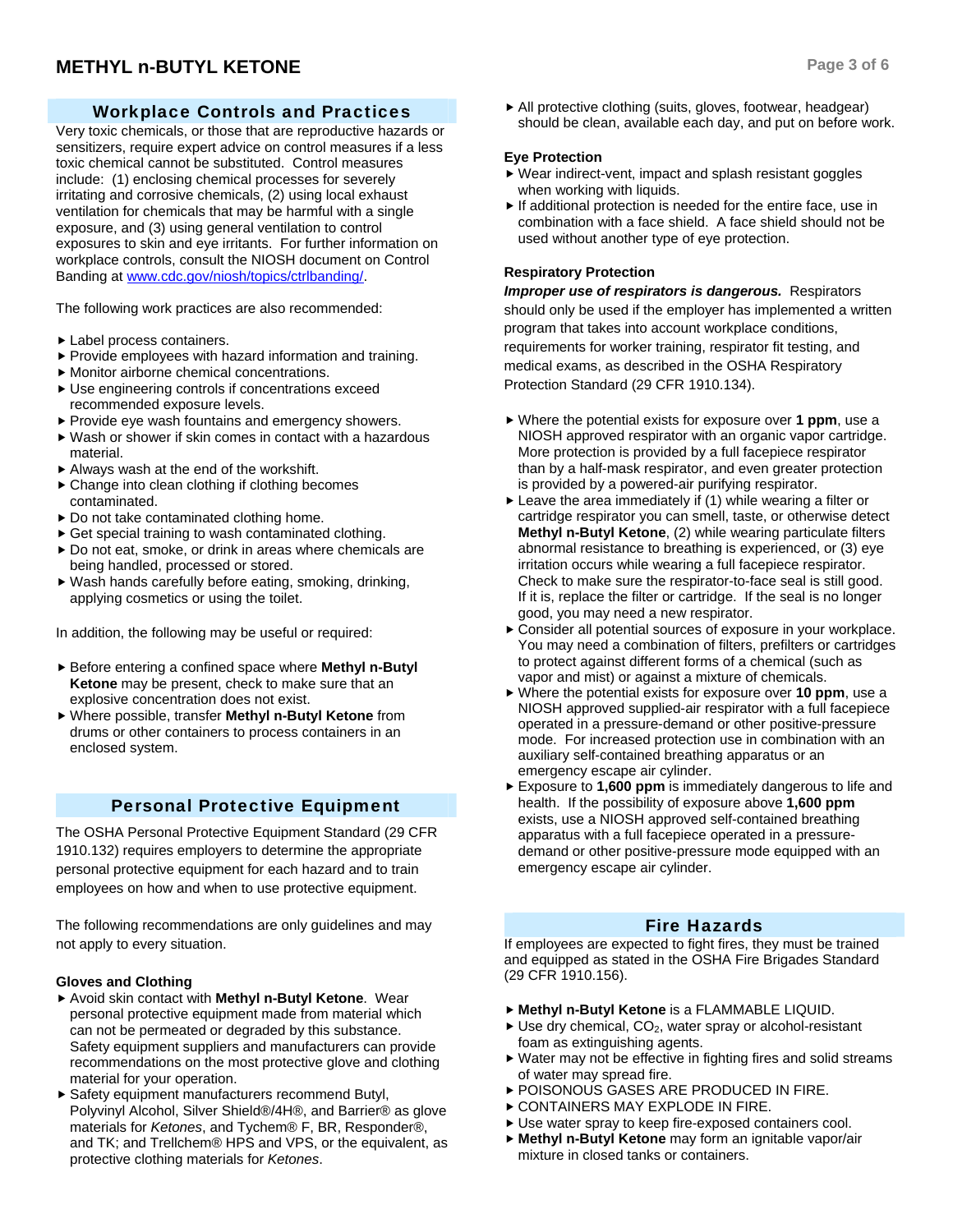## **METHYL n-BUTYL KETONE Page 4 of 6**

If employees are required to clean-up spills, they must be properly trained and equipped. The OSHA Hazardous Waste Operations and Emergency Response Standard (29 CFR 1910.120) may apply.

If **Methyl n-Butyl Ketone** is spilled or leaked, take the following steps:

- $\blacktriangleright$  Evacuate personnel and secure and control entrance to the area.
- $\blacktriangleright$  Eliminate all ignition sources.
- $\blacktriangleright$  Absorb liquids in vermiculite, dry sand, earth, or a similar material and place into sealed containers for disposal.
- $\blacktriangleright$  Ventilate area of spill or leak.
- f Keep **Methyl n-Butyl Ketone** out of confined spaces, such as sewers, because of the possibility of an explosion.
- ▶ DO NOT wash into sewer.
- ► It may be necessary to contain and dispose of Methyl **n-Butyl Ketone** as a HAZARDOUS WASTE. Contact your state Department of Environmental Protection (DEP) or your regional office of the federal Environmental Protection Agency (EPA) for specific recommendations.

## Handling and Storage

Prior to working with **Methyl n-Butyl Ketone** you should be trained on its proper handling and storage.

- **Methyl n-Butyl Ketone** reacts with OXIDIZING AGENTS (such as PERCHLORATES, PEROXIDES, PERMANGANATES, CHLORATES, NITRATES, CHLORINE, BROMINE and FLUORINE).
- **Example 1 Methyl n-Butyl Ketone** is not compatible with STRONG BASES (such as SODIUM HYDROXIDE and POTASSIUM HYDROXIDE) and REDUCING AGENTS (such as LITHIUM, SODIUM, ALUMINUM and their HYDRIDES).
- $\triangleright$  Store in tightly closed containers in a cool, well-ventilated area.
- $\triangleright$  Sources of ignition, such as smoking and open flames, are prohibited where **Methyl n-Butyl Ketone** is used, handled, or stored.
- ▶ Metal containers involving the transfer of Methyl n-Butyl **Ketone** should be grounded and bonded.
- $\blacktriangleright$  Use explosion-proof electrical equipment and fittings wherever **Methyl n-Butyl Ketone** is used, handled, manufactured, or stored.
- $\blacktriangleright$  Use only non-sparking tools and equipment, especially when opening and closing containers of **Methyl n-Butyl Ketone**.
- **F** Methyl n-Butyl Ketone attacks PLASTICS.

## Occupational Health Information Resources

The New Jersey Department of Health offers multiple services in occupational health. These services include providing informational resources, educational materials, public presentations, and industrial hygiene and medical investigations and evaluations.

#### **For more information, please contact:**

 New Jersey Department of Health Right to Know PO Box 368 Trenton, NJ 08625-0368 Phone: 609-984-2202 Fax: 609-984-7407 E-mail: rtk@doh.state.nj.us Web address: http://www.nj.gov/health/eoh/rtkweb

*The Right to Know Hazardous Substance Fact Sheets are not intended to be copied and sold for commercial purposes.*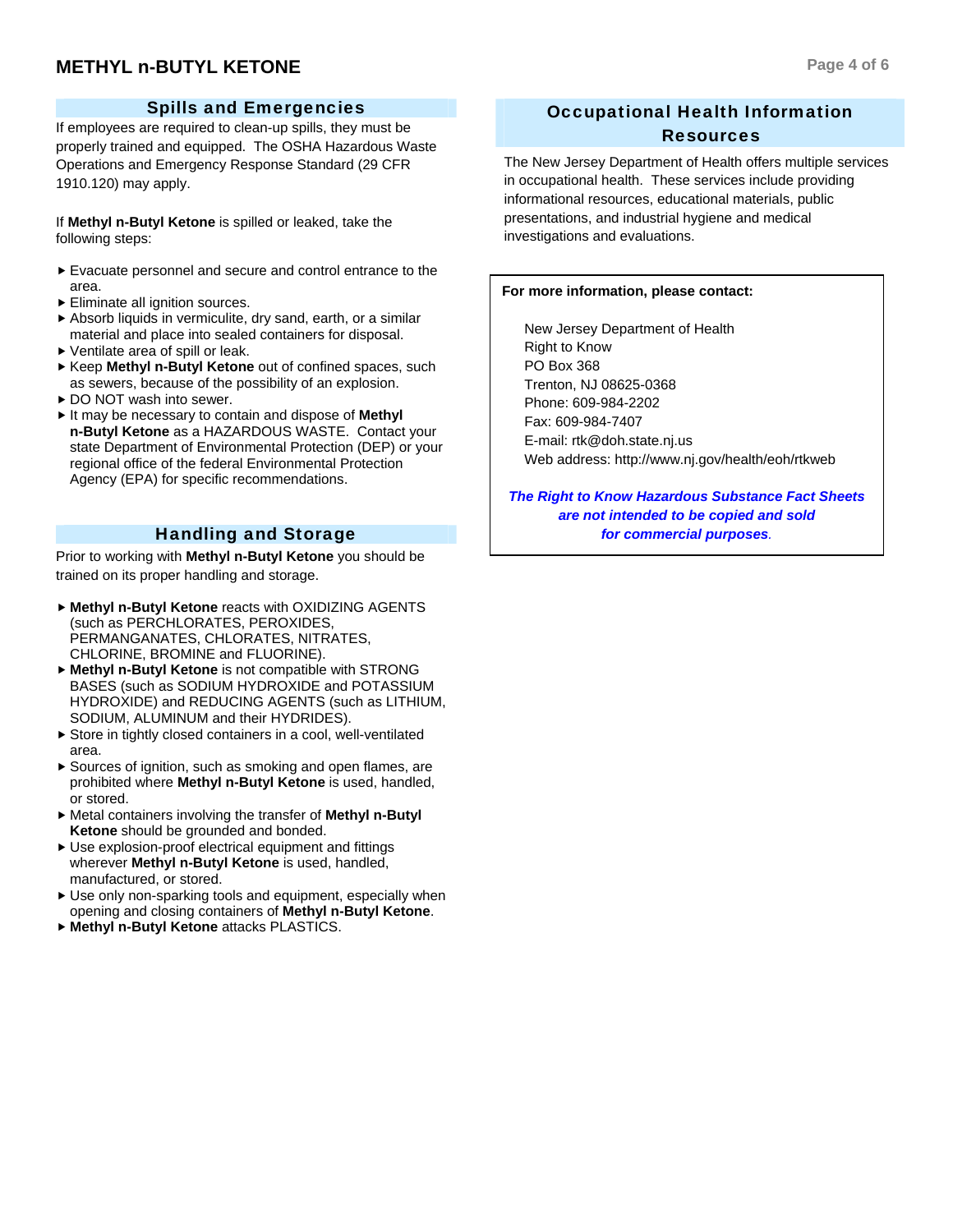## **METHYL n-BUTYL KETONE Page 5 of 6**

#### **GLOSSARY**

**ACGIH** is the American Conference of Governmental Industrial Hygienists. They publish guidelines called Threshold Limit Values (TLVs) for exposure to workplace chemicals.

**Acute Exposure Guideline Levels** (AEGLs) are established by the EPA. They describe the risk to humans resulting from once-in-a lifetime, or rare, exposure to airborne chemicals.

**Boiling point** is the temperature at which a substance can change its physical state from a liquid to a gas.

A **carcinogen** is a substance that causes cancer.

The **CAS number** is unique, identifying number, assigned by the Chemical Abstracts Service, to a specific chemical.

**CFR** is the Code of Federal Regulations, which are the regulations of the United States government.

A **combustible** substance is a solid, liquid or gas that will burn.

A **corrosive** substance is a gas, liquid or solid that causes destruction of human skin or severe corrosion of containers.

The **critical temperature** is the temperature above which a gas cannot be liquefied, regardless of the pressure applied.

**DEP** is the New Jersey Department of Environmental Protection.

**DOT** is the Department of Transportation, the federal agency that regulates the transportation of chemicals.

**EPA** is the Environmental Protection Agency, the federal agency responsible for regulating environmental hazards.

**ERG** is the Emergency Response Guidebook. It is a guide for emergency responders for transportation emergencies involving hazardous substances.

**Emergency Response Planning Guideline** (ERPG) values provide estimates of concentration ranges where one reasonably might anticipate observing adverse effects.

A **fetus** is an unborn human or animal.

A **flammable** substance is a solid, liquid, vapor or gas that will ignite easily and burn rapidly.

The **flash point** is the temperature at which a liquid or solid gives off vapor that can form a flammable mixture with air.

**IARC** is the International Agency for Research on Cancer, a scientific group.

**Ionization Potential** is the amount of energy needed to remove an electron from an atom or molecule. It is measured in electron volts.

**IRIS** is the Integrated Risk Information System database on human health effects that may result from exposure to various chemicals, maintained by federal EPA.

**LEL** or **Lower Explosive Limit**, is the lowest concentration of a combustible substance (gas or vapor) in the air capable of continuing an explosion.

**mg/m3** means milligrams of a chemical in a cubic meter of air. It is a measure of concentration (weight/volume).

A **mutagen** is a substance that causes mutations. A **mutation** is a change in the genetic material in a body cell. Mutations can lead to birth defects, miscarriages, or cancer.

**NFPA** is the National Fire Protection Association. It classifies substances according to their fire and explosion hazard.

**NIOSH** is the National Institute for Occupational Safety and Health. It tests equipment, evaluates and approves respirators, conducts studies of workplace hazards, and proposes standards to OSHA.

**NTP** is the National Toxicology Program which tests chemicals and reviews evidence for cancer.

**OSHA** is the federal Occupational Safety and Health Administration, which adopts and enforces health and safety standards.

**PEOSHA** is the New Jersey Public Employees Occupational Safety and Health Act, which adopts and enforces health and safety standards in public workplaces.

**Permeated** is the movement of chemicals through protective materials.

**ppm** means parts of a substance per million parts of air. It is a measure of concentration by volume in air.

**Protective Action Criteria** (PAC) are values established by the Department of Energy and are based on AEGLs and ERPGs. They are used for emergency planning of chemical release events.

A **reactive** substance is a solid, liquid or gas that releases energy under certain conditions.

**STEL** is a Short Term Exposure Limit which is usually a 15 minute exposure that should not be exceeded at any time during a work day.

A **teratogen** is a substance that causes birth defects by damaging the fetus.

**UEL** or **Upper Explosive Limit** is the highest concentration in air above which there is too much fuel (gas or vapor) to begin a reaction or explosion.

**Vapor Density** is the ratio of the weight of a given volume of one gas to the weight of another (usually *Air*), at the same temperature and pressure.

The **vapor pressure** is a force exerted by the vapor in equilibrium with the solid or liquid phase of the same substance. The higher the vapor pressure the higher concentration of the substance in air.